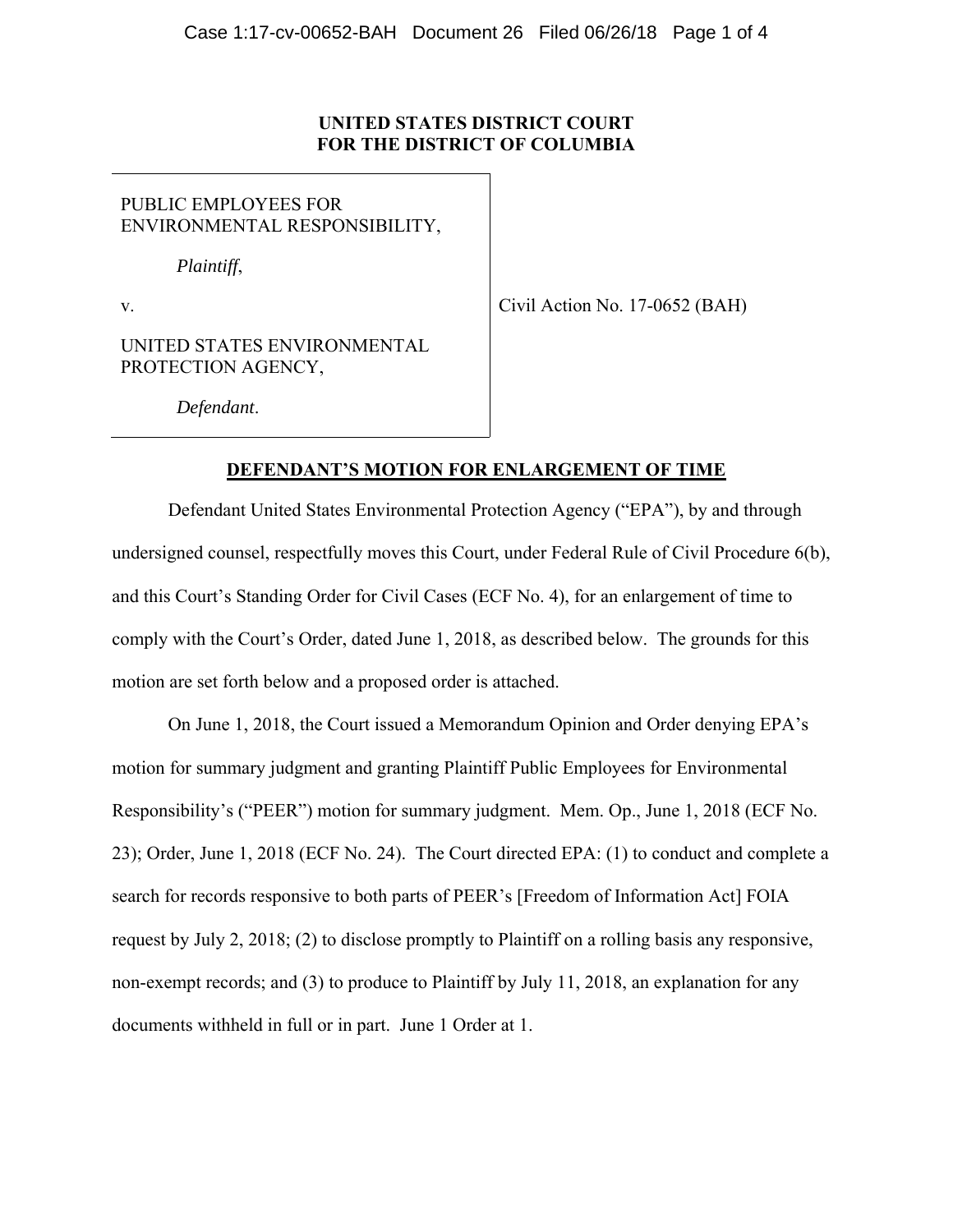#### Case 1:17-cv-00652-BAH Document 26 Filed 06/26/18 Page 2 of 4

EPA requests that the Court modify the June 1 Order as follows: (1) EPA shall conduct a search for records responsive to part one of Plaintiff PEER's FOIA request by August 6, 2018, and disclose to Plaintiff any responsive, non-exempt documents by August 16, 2018; (2) EPA shall provide Plaintiff an explanation for any documents withheld in full or in part in response to the first part of Plaintiff's FOIA request by August 24, 2018; and (3) EPA shall initiate a search for records responsive to part two of Plaintiff's FOIA request by July 16, 2018, and file a joint status report on or before July 30, 2018, updating the Court on the status and results of EPA's search efforts and recommending the course of further proceedings.

EPA reserves the right to seek appellate review of the June 1, 2018 Memorandum Opinion and Order now or at a later time. EPA also reserves the right to seek reconsideration of the Court's Order and/or renew its motion for summary judgment to reassert that the requests, in whole or in part, are improper and/or unduly burdensome.

Notwithstanding its reservation of rights, EPA is taking steps to comply with the Court's Order. As of today, however, EPA and its counsel are still working on developing an appropriate search methodology for parts one and two of Plaintiff's FOIA request. While EPA continues to maintain that part one of Plaintiff's request is improper, the Agency will develop a search strategy and in light of the Court Order complete the search by August 6, 2018, and produce any non-exempt, responsive records, if any, by August 16, 2018.

Conducting a search for the second part of the request, which seeks "[a]ny EPA documents, studies, reports or guidance materials that support the conclusion that human activity is not the largest factor driving global climate change," is far more complicated. The Agency has an extensive history of working on climate change issues, and there are multiple offices within the EPA that conduct climate change work and/or have responsibility for issues related to climate

2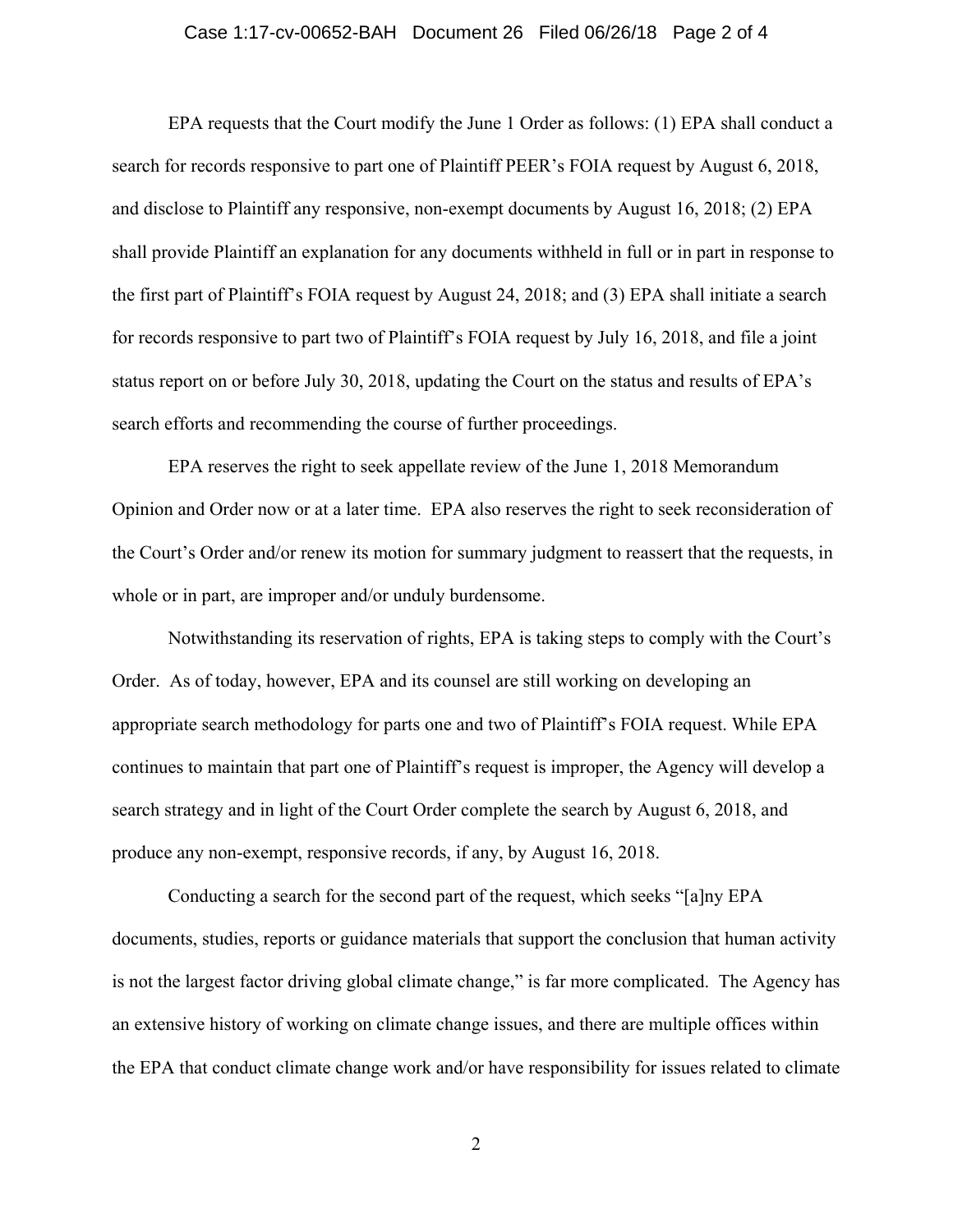#### Case 1:17-cv-00652-BAH Document 26 Filed 06/26/18 Page 3 of 4

change. Further, there are no limitations on the second part of the request, such as a date restriction or other limitation, such as Agency-generated documents in the last twelve months. Instead, the request could be read to encompass any and all documents that support a particular conclusion concerning climate change in the Agency's custody and control.<sup>1</sup>

Without any restrictions on the scope of the request, in time, custodians, or otherwise, it is challenging to develop appropriate search criteria. Given the considerable breadth of the request, EPA needs additional time to plan a reasonable search. Further, once EPA has identified the scope of potentially responsive documents, the Agency will need to identify an appropriate review strategy as Plaintiff's request appears to call for a subjective judgment as to what documents support the conclusion that "human activity is not the largest factor driving global climate change." As such, EPA requests to defer setting the remainder of the schedule on part two of the request until the parties file their next joint status report on July 30, because by that time EPA should be in a better position to report to the Court on the results of the searches conducted as of that date.

Based on the foregoing, EPA requests a 35-day extension to complete its search related to part one of Plaintiff's request and a two-week extension of the deadline to initiate the search for part two of the request and then to file a status report by July 30, 2018, updating the Court on the status and results of EPA's search efforts taken to date and recommendations for next steps.

 $\overline{a}$ 

<sup>&</sup>lt;sup>1</sup> After reviewing EPA's draft motion for enlargement of time, PEER helpfully clarified that it is not seeking public comments submitted to EPA related to, for example, the proposed repeal of the Clean Power Plan, the proposed Clean Power Plan rule, and the 2009 Endangerment Finding issued pursuant to section 202 of the Clean Air Act. Those rulemaking dockets include over five million comments, and while PEER has indicated that EPA need not search such dockets for public comments, we reference the magnitude of those dockets here only to provide a sense of the size and scope of the Agency's work on climate change. *See* https://www.regulations.gov/docket?D=EPA-HQ-OAR-2017-0355 (last visited June 26, 2018); https://www.regulations.gov/docket?D=EPA-HQ-OAR-2013-0602 (last visited June 26, 2018); https://www.regulations.gov/docket?D=EPA-HQ-OAR-2009-0171 (last visited June 26, 2018).